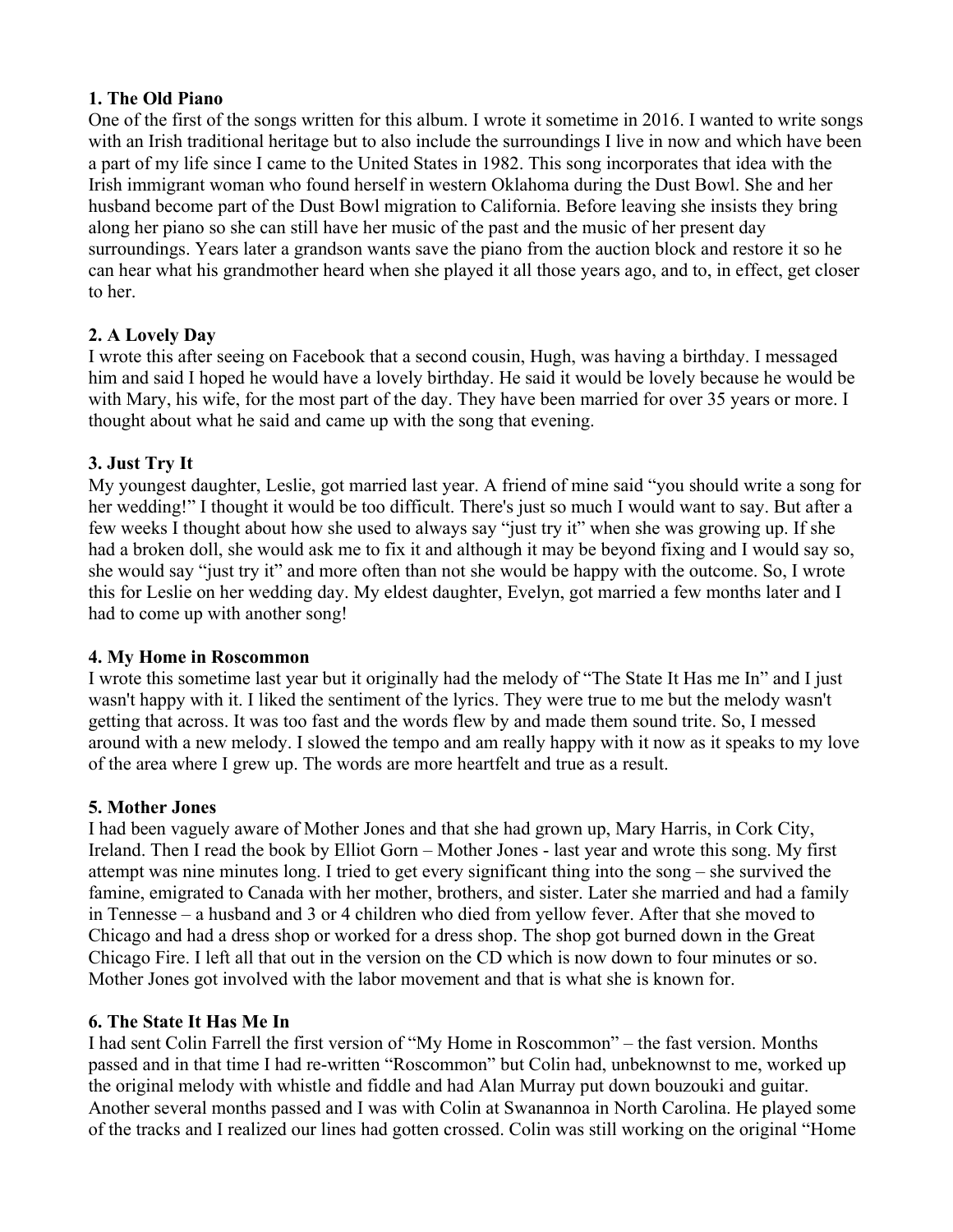in Roscommon" and I had been working on the new slower version. I told Colin we'll keep the tune he had, pretty much mixed and recorded with Alan, and I would write some other lyrics to go along with the tune. I came up with this – a story about an elderly man who would be just as happy had he never saw a computer in his life. The song is followed by "The Manchester Reel" a lively original tune by Colin.

## **7. Father of the Bride**

I wrote this song for my eldest daughter, Evelyn's, wedding. I settled on the story of a father trying to come up with a speech. I had played music at a few weddings and I came to know how hard it is for father's to come up with the father of the bride speech and many of them are nervous wrecks before they get it is over! I remember thinking about when we sleep our brains are working and we work out problems that we encounter during our waking hours. That's where I started, or at least had as something I wanted to include in the song. This father tries to write something but eventually goes to bed, and in sleep, William Butler Yeats comes to him. They work together on the speech throughout the night. In the morning the father wakes up and it's as if a path has been cleared. He knows where to begin, how to begin, and how to end. His mind is clear and although we never know what the speech is the father is happy and his mind is at ease.

# **8. The Champion**

We were visiting my mom in Ireland and my eldest daughter who was about 6 years old at the time said that the night before, after my wife and I had gone to town, my mom had been telling her stories about me when I was growing up. So, that gave me the idea for this song. It's not based in fact but I suppose a few scenes do come from my childhood like playing soccer out in the field; going to the shop almost daily for something or other, or going to the well; and also returning home with my wife and daughther when she was about two years old the first time we went back for a visit.

## **9. The Beautiful Game**

I wrote this song the day after the Women's World Cup ended this past summer. The tournament was great and it inspired me to write the song.

## **10. The Highwayman**

I wrote this song after hearing the Colin Farrell Band play "When First Unto This Country" on YouTube. I wasn't quite sure why I had put in that the highwayman would steal the "jacket blue". Later I started to think that the jacket blue represented the American revolutionaries. The highwayman represented the British Crown who was taking all he could from the colonists. It's funny because these details have become true to me now which makes the song more meaningful to me. The song didn't start out that in mind.

# **11. I'll Take Care Of You**

I thought "I'll take care of you" is a nice phrase and it might make a nice song title. So, I began to write and I can't remember how I settled on the story. I don't remember how I decided to start it in winter time either but once I did one scene led to another and the song kind of finished itself. My mom has swallows that return every year in springtime from their travels so I was thinking of them. Also, thinking of the cold, hard rains that come, and how miserable and difficult it would be for a little bird to survive in such a situation.